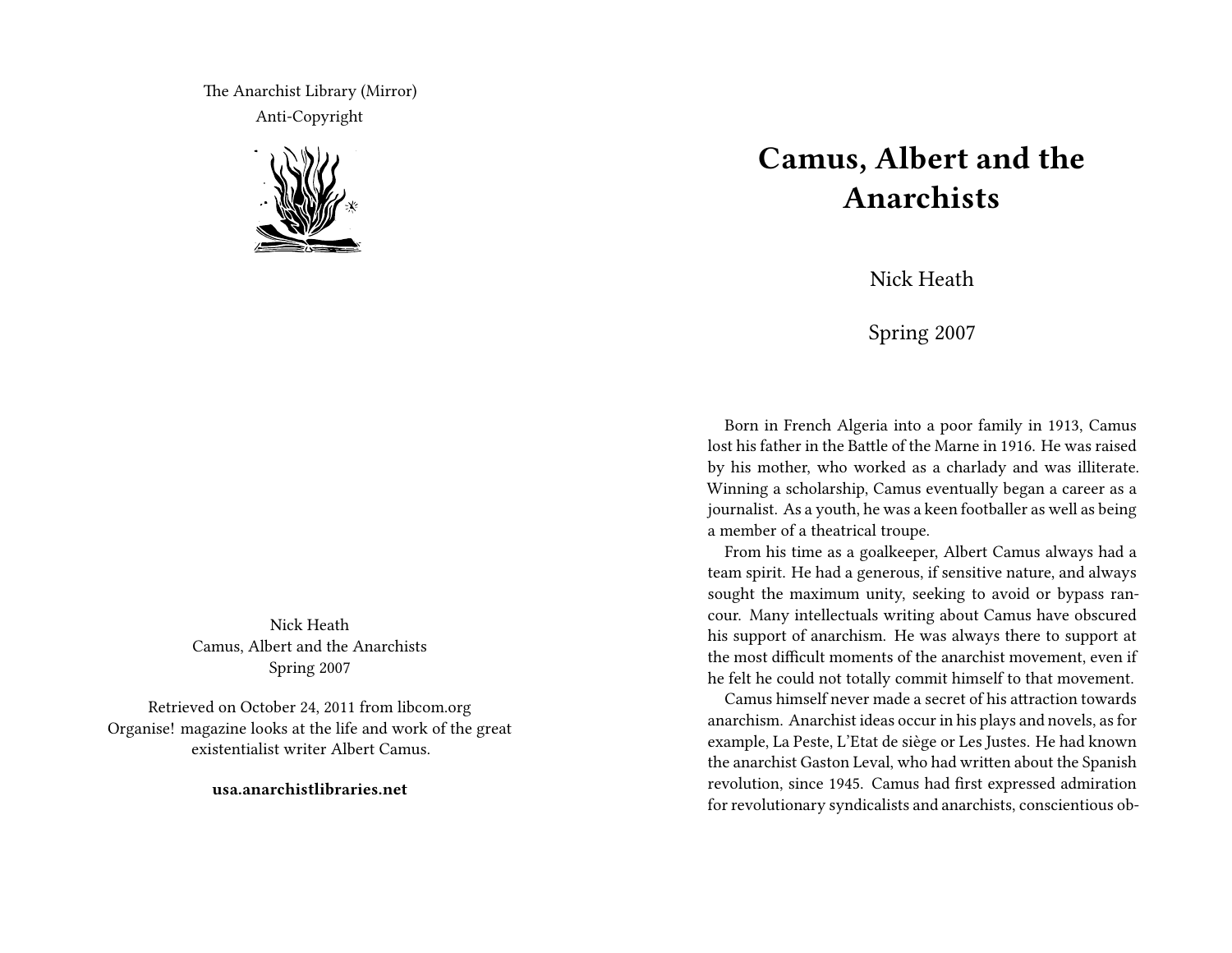jectors and all manner of rebels as early as 1938 whilst working as a journalist on the paper *L'Alger Republicaine*, according to his friend Pascal Pia.

The anarchist Andre Prudhommeaux first introduced him at a meeting in 1948 of the Cercle des Etudiants Anarchistes (Anarchist Student Circle) as a sympathiser who was familiar with anarchist thought.

Camus also supported the Groupes de Liaison Internationale which sought to give aid to opponents of fascism and Stalinism, and which refused to take the side of American capitalism. These groups had been set up in 1947–48, and intended to give material support to victims of authoritarian regimes as well as exchanging information. Supporters included the Russian anarchist Nicolas Lazarevitch, exiled in France, as well as many supporters of the revolutionary syndicalist paper *La Révolution Proletarienne*. Camus remained a friend and financial supporter of RP until his death.

Albert Camus's book *L'Homme Révolte* (translated into English as *The Rebel*), published in 1951, marked a clear break between him and the Communist Party left. It was met with hostility by those who were members of The Communist Party or were fellow travelers. Its message was understood by anarchists and revolutionary syndicalists in France and Spain, however, for it openly mentions revolutionary syndicalism and anarchism and makes a clear distinction between authoritarian and libertarian socialism. The main theme is how to have a revolution without the use of terror and the employment of "Caesarist" methods. So Camus deals with Bakunin and Nechaev among others. "The Commune against the State, concrete society against absolutist society, liberty against rational tyranny, altruistic individualism finally against the colonisation of the masses…"

He ends with a call for the resurrection of anarchism. Authoritarian thought, thanks to three wars and the physical destruction of an elite of rebels, had submerged this libertarian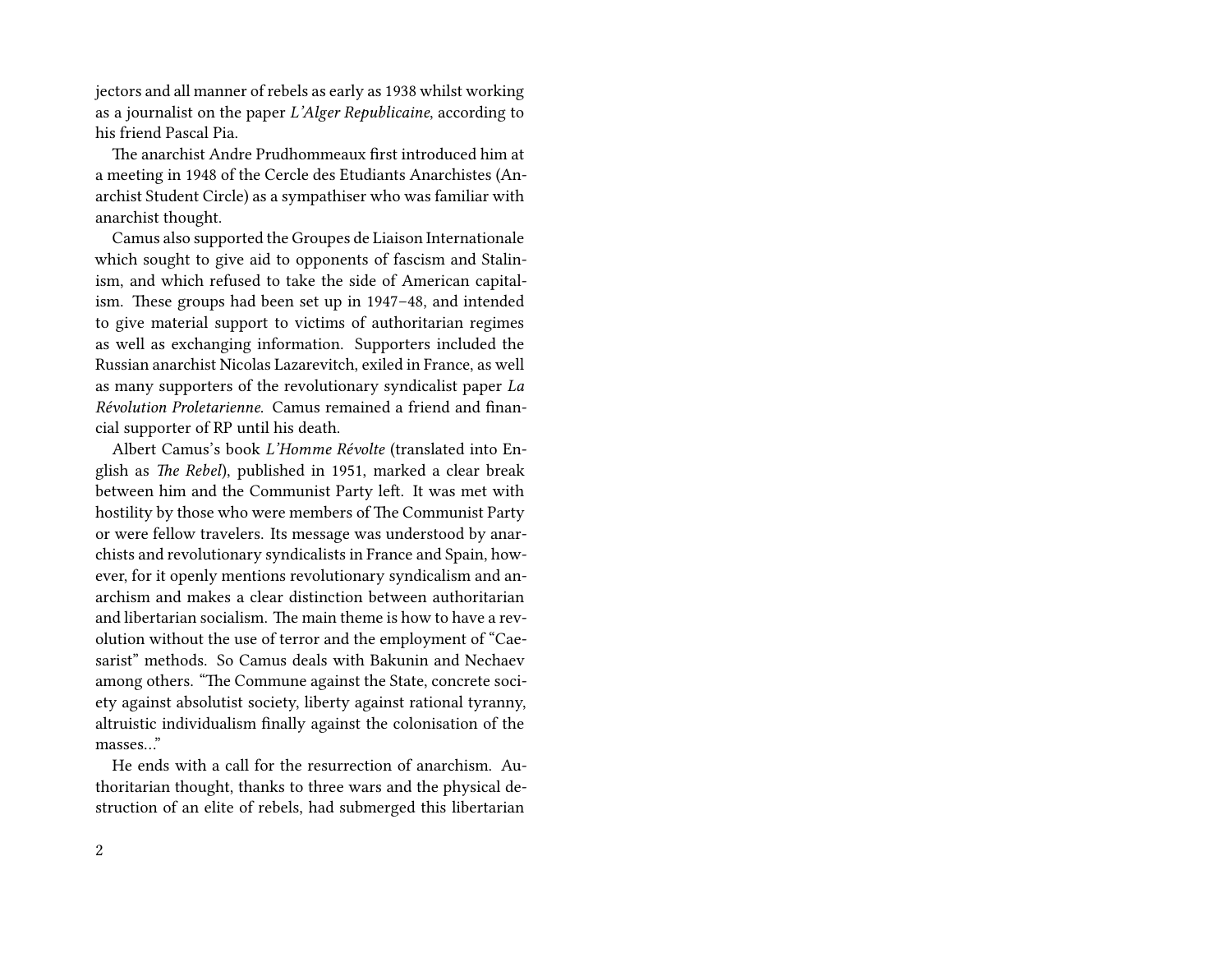had changed its name in 1954 following rancourous struggles within the organisation). Morain was the very first Frenchman to be imprisoned for an anti-colonialist stand on Algeria. Camus expressed his support in the pages of the national daily *L'Express* of 8<sup>th</sup> November 1955.

Camus often used his fame or notoriety to intervene in the press to stop the persecution of anarchist militants or to alert public opinion. In the final year of his life Camus settled in the Provence village of Lourmarin. Here he made the acquaintance of Franck Creac'h. A Breton, born in Paris, self-taught, and a convinced anarchist, he had come to the village during the war to "demobilise" himself. Camus employed him as his gardener and had the benefit of being able to have conversations with someone on the same wavelength. One of the last campaigns Camus was involved in was that of the anarchist Louis Lecoin who fought for the status of conscientious objectors in 1958. Camus was never to see the outcome to this campaign, as he died in a car crash on 1960, at the age of forty-six.

tradition. But it was a poor victory, and a provisional one, and the struggle still continues.

Gaston Leval responded in a series of articles to the book. His tone was friendly, and he avoided harsh polemic, but he brought Camus to book on what he regarded as a caricature of Bakunin. Camus replied in the pages of *Le Libertaire*, the paper of the Fédération Anarchiste (circulation of this paper was running at 100,000 a week in this period). He protested that he had acted in good faith, and would make a correction in one of the passages criticised by Leval in future editions.

The general secretary of the Fédération Anarchiste, Georges Fontenis, also reviewed Camus's book in *Le Libertaire*. To the title question "Is the revolt of Camus the same as ours?", Fontenis replied that it was. However he faulted him for not giving due space to the revolutions in the Ukraine and Spain, and for portraying Bakunin as a hardened Nihilist and not giving credit to his specific anarchist positions. He ended by admitting that the book contained some admirable pages. A review by Jean Vita the following week in *Le Libertaire* was warmer and more positive.

These measured criticisms from the anarchists were in contrast to those from the fellow travellers of the Communist Party, like Sartre and the group around the magazine *Les Temps Moderne*. This marked the beginning of Camus's break with that other great exponent of existentialism. The criticisms of this group were savage, in particular that of Francis Jeanson. Camus replied that Jeanson's review was orthodox Marxist, and that he had passed over all references to anarchism and syndicalism. "The First International, the Bakuninist movement, still living among the masses of the Spanish and French CNT, are ignored", wrote Camus. For his pains, Camus was "excommunicated" by Jeanson from the ranks of the existentialists. These methods disheartened Camus. He also received stern criticism from the Surrealists